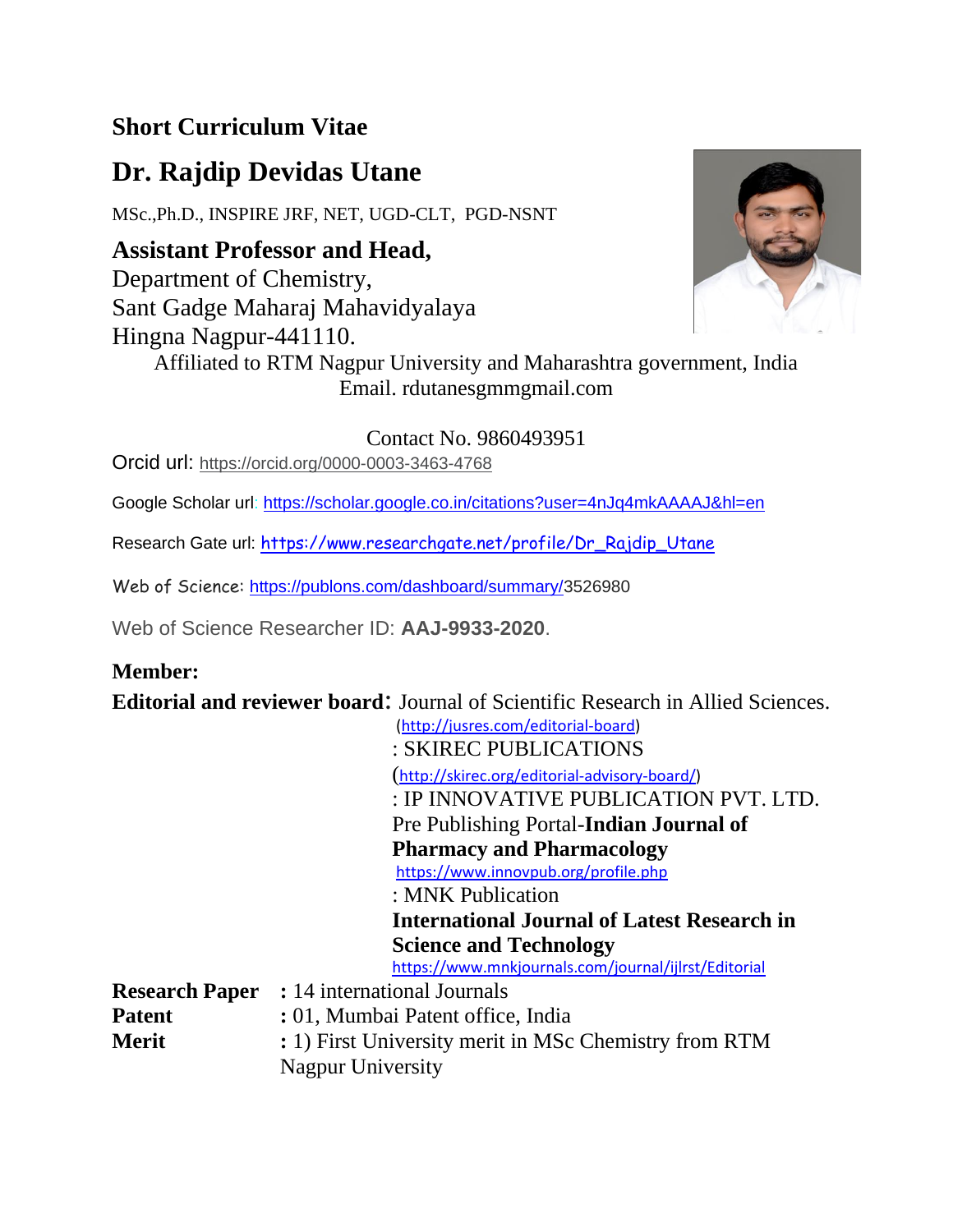| 2) First University merit in Post Graduate Diploma in Nano |
|------------------------------------------------------------|
| Science and Nanotechnology from RTM Nagpur University      |
|                                                            |
|                                                            |
|                                                            |
|                                                            |
|                                                            |
|                                                            |
|                                                            |
|                                                            |
|                                                            |

### **Patent : 01**

MICROWAVE INDUCED SYNTHESIS OF ß-BENZOYL PROPIONIC ACID AND THEIR DERIVATIVES, Rajdip Utane, Sujata Deo, .201721035504 A, The Patent Office Journal No. 09/2018 Dated 02/03/2018 PP. 7731.

### **Published Research Paper: 12**

- 1. Antigenotoxicity of Extracted naturally occurring Aryl Naphthalene Lignan from Cleistanthus. Collinus by using + CYP Rajdip Utane1, Sujata Deo, Journal of Interdisciplinary Cycle Research ISSN NO: 0022- 1945 Volume XI, Issue XII, December/2019, Journal of Interdisciplinary Cycle Research ISSN NO: 0022-1945Volume XI, Issue XII, December/2019
- 2. UV-Visible Determination of Synthetic Compound 1-Phenyl Naphthalene and Extracted Plant Lignans Derivatives Rajdip Utane1\*, M.S.Ansari2, Sujata Deo2, Farhin Inam3, Scholars Research Library, Der Pharmacia Lettre, 2019, 11 [1]: 18-32 [http://scholarsresearchlibrary.com/archive.html]
- 3. Detection and Quantification of Mineral and Heavy Metals Analysis in Leaf of Cleistanthus Collinus for Toxicity Rajdip Utane\*1, Sujata Deo2, International Journal of Scientific Research in Science and Technology, IJSRST4159 | NCRDAMDS | January-February-2018 [(4)1: 247-252 ]
- 4. Isolation of Aryl Naphthalene's from Cleistanthus Collinus by Column Chromatography, Rajdip Utane, sujata Deo , Scholars Research Library Der Pharmacia Lettre, 2018, 10 [2]: 93-97 [http://scholarsresearchlibrary.com/archive.html]
- 5. Extraction and isolation, synthesis, physiological activity of 1-phenyl naphthalene and its derivatives: A review SujataDeo<sup>1</sup>, R. D. Utane<sup>2\*</sup>, Rahul Khubalkar1, SohamThombre, The Pharms Innovation International, 2017.
- 6. Efficient Pretreatment and Microwave Assisted Leaching of Silica from Biomass and Their Optimization, Rajdip Utane1, M.S. Ansari2, SujataDeo2 and FarhinInam3, International Journal Of Researches In